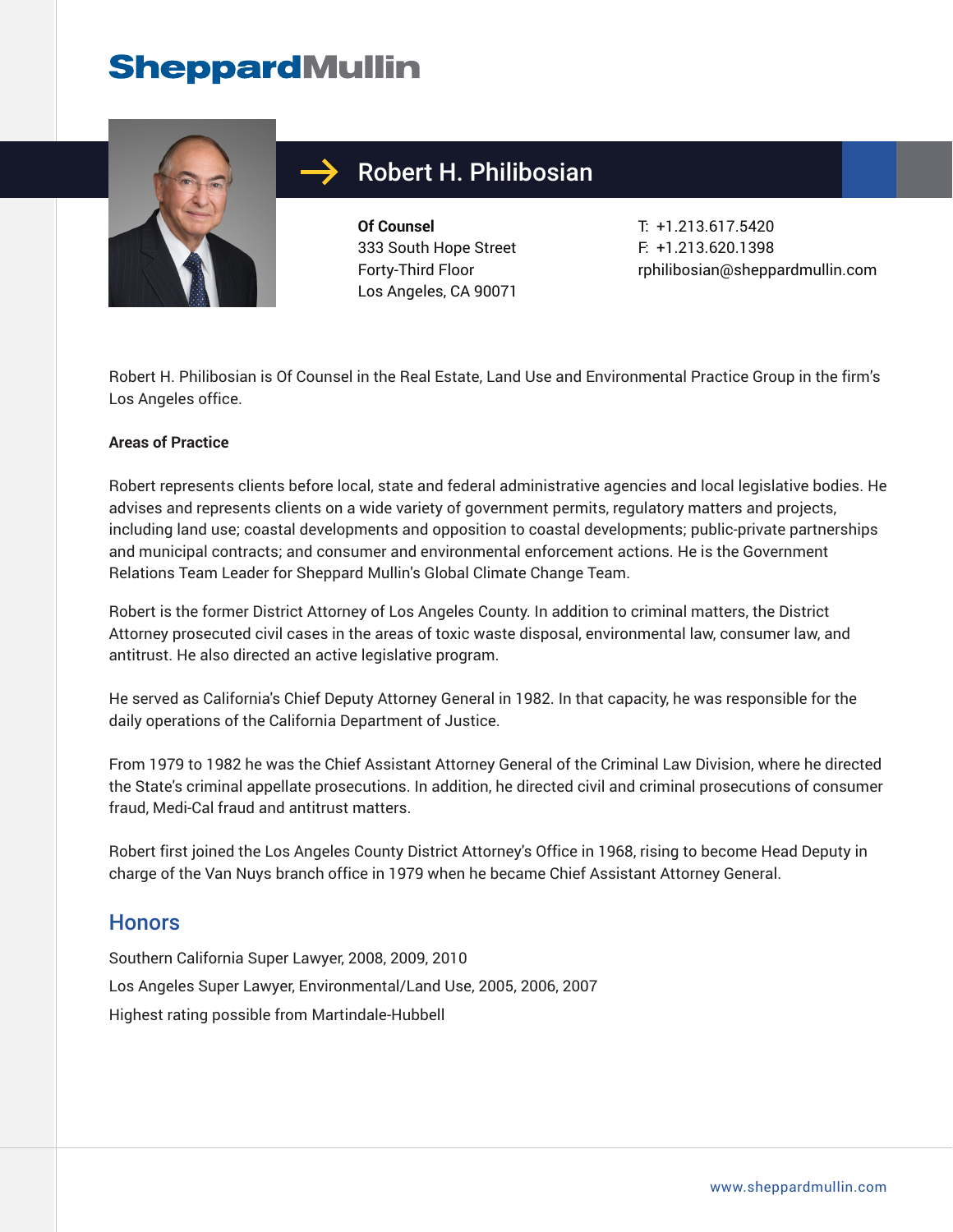#### Speaking Engagements

Mr. Philibosian has served as a news analyst and consultant to ABC Network News. He has appeared on World News Tonight, Nightline, Good Morning America, 20/20 and other ABC programs.

#### **Memberships**

Member, Advisory Board, University of Southern California Center for International Business Education and Research Member, Board of Trustees, Southwestern University Law School Chairman, Los Angeles County Economy and Efficiency Commission Formerly served on the Advisory Task Force, Los Angeles Regional Water Quality Control Board Commissioner, California State World Trade Commission, 1990-1999 Chairman, California Council on Criminal Justice 1983-1991

#### **Practices**

Real Estate and Land Use Public Lands International Reach Latin America Bankruptcy and Restructuring Municipal and Public Entity Restructuring Government Contracts, Investigations & International Trade Public Policy and Government Affairs Environmental Public-Private Partnerships

#### **Industries**

Food and Beverage Hospitality

#### **Education**

- J.D., Southwestern University, 1967
- A.B., Stanford University, 1962